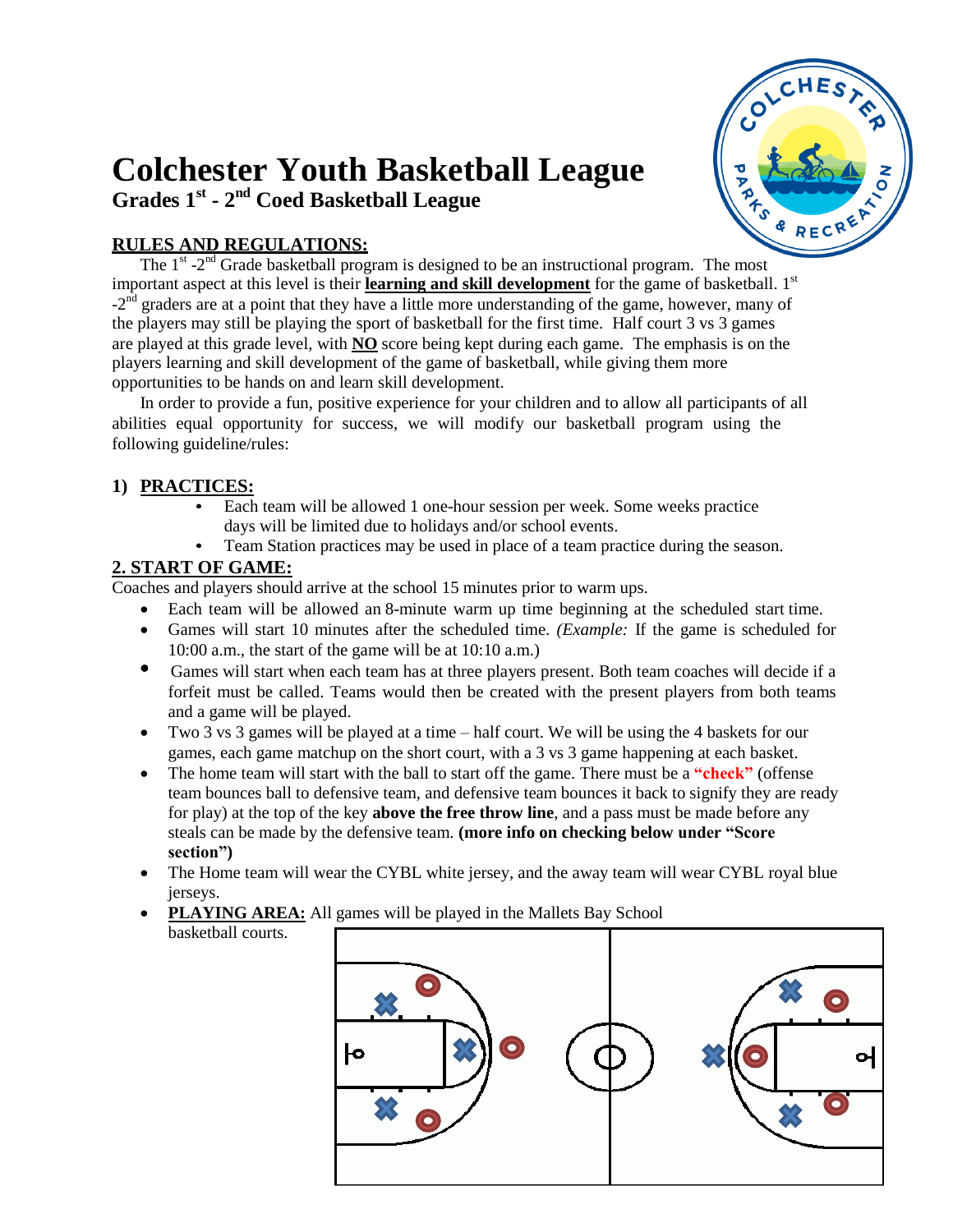### **3. LENGTH OF GAME:**

Each hour game time slot will be broken up as follows (40minutes):

- $\geq 5$  minute warmup
- $\geq 15$  minute game (subs every 3 minutes)
- $> 5$  minute halftime
- $\geq 15$  minute game (subs every 3 minutes)
- Playing time shall consist of **two** 15 minute 3 vs 3 games, with subs happening each 3 minutes.
- $\triangleright$  There will be **NO** overtime for Grades 1/2.
- All games must end no later than 5 minutes before the hour to maintain the schedule.

#### **4. TIMEOUTS:**

- Coaches will use in game teaching moments to help teach and talk with
- players during the game. There will be no timeouts.

#### **5. SUBSTITUTIONS:**

- Subs can be made during the game during a stoppage of play.
- Coaches will inform players when a substitution is made and when to enter the
- game. Clock will stop for substitutions. Each member of the team must play during each game.
	- All players **must play an equal amount of playing time, regardless of skill level or situation in the game.** In the event of injury or other ailments a player may be withdrawn from the game without penalty. Please notify the game clock operator if this does occur.
	- Coaches determine 3 vs 3 matchups based off the team they are facing and the needs for their team. Matchups should be agreed by both head coaches and coaches should work together to make equal matchups based off size and skill.

#### **6. STOPPAGE OF CLOCK:**

- Clock will stop during injuries.
- Clock will stop at substitutions.

#### **7. BASKETS & BALLS:**

- Baskets will be adjusted to 8.0 feet.
- $\bullet$  27.5 inch balls will be used.

#### **8. SCORE:**

- Score *will not be* kept in our Grade 1-2 basketball, and all games start at the same time.
- **CHECK LINE:** The check line is above the foul line @ the top of the key. To start the game, possession after a score, or after a foul, a player must check the ball with the opposite team behind the check line at the top of the key. After the opposing team passes the ball back to the offensive team, the offensive player must pass the ball to a teammate to start play. If the defense gains possession off a missed basket or turnover, they must take the ball behind the check line before attempting to score. If the defense does not take the ball behind the check line and then attempts a shot, the shot will be blown dead and the opposite team will be awarded the ball at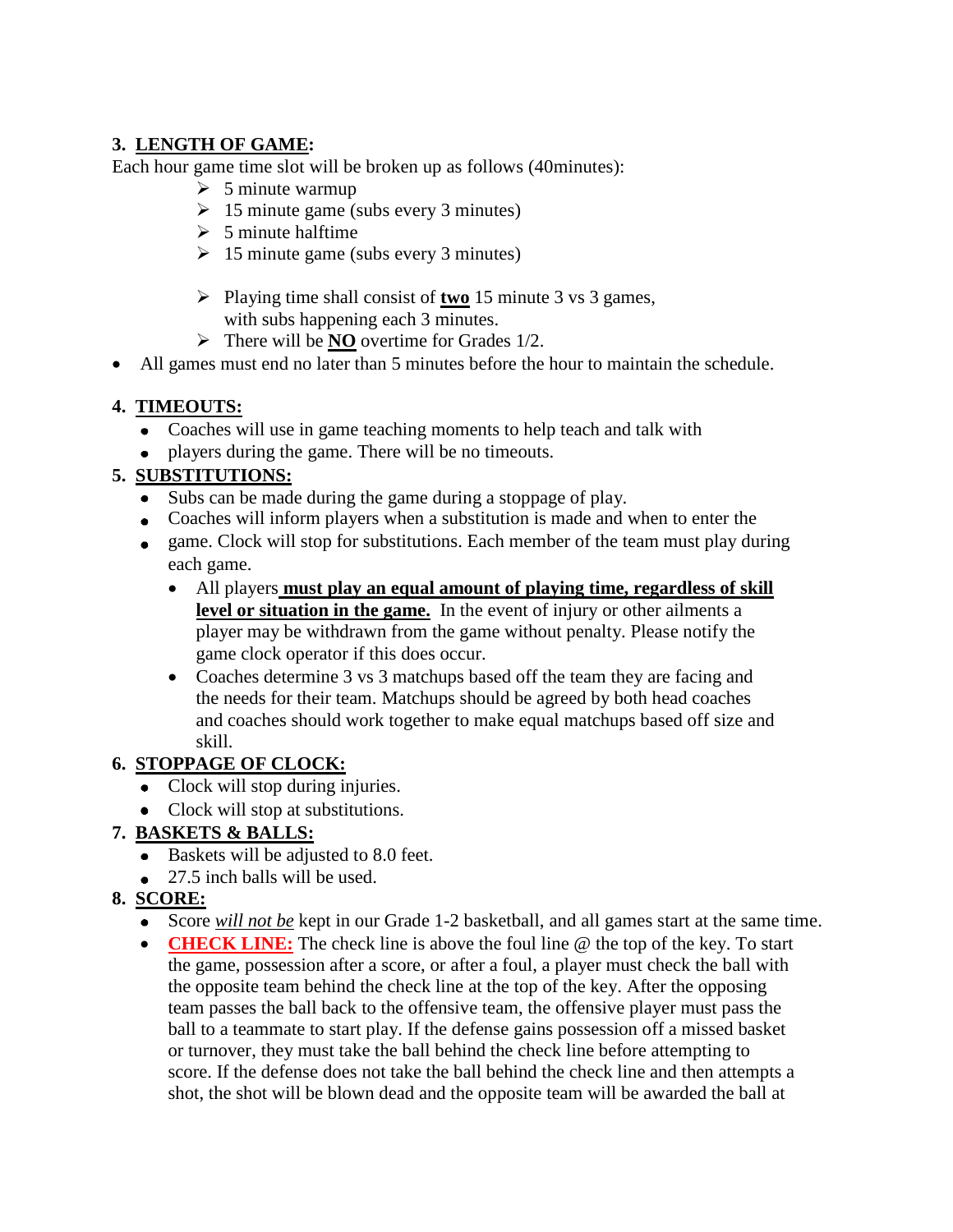the top of the key, behind the check line.

 STALLING: Stalling is not allowed. Each team will be required to take a shot at the basket within a normal amount of time (coaches will use their discretion). If a team is thought to be stalling, officials will award the ball to the opposite team.

# **9. FREE THROWS:**

Free Throws *will not* be taken in Grade 1-2 basketball.

# **10. PERSONAL FOULS:**

- Our intentions are not to foul out players. Play the game making corrections when necessary, so players have FUN and are learning.
- On a foul, the coach will stop play and award the team fouled with ball possession.  $\bullet$
- When a foul is called, the coach will inform the player, instructing them and the  $\bullet$ players on the court of proper play.
- The fact that contact occurs does not constitute a foul. Opponents in equally favorable positions run the risk of physical contact.

# **11. DEFENSE:**

- Man-to-man defense will *be* used at this level, and must play within 3-4 feet of their designated opponent. No Zone defenses used at this level.
- Players *will not* be allowed to steal the ball from other players when they are dribbling or holding the ball. They may steal (intercept) a ball that is passed.
- All games should take place on the half of the court your team/game is playing, and should only be played on that half of the court. If the ball bounces past the half court line during a game, it is out of bounds, and the team who touched it last will be on defense on the next possession.
- $\bullet$ **Blocking Shots-** At the Grades 1-2 level, proper defensive stance and posture should be taught. During games, blocked shots are allowed. Players should use proper defensive stance (sitting in a chair, bent knees, one arm in shooting lane, and one arm in passing/dribbling lane). Creative defensive movement is promoted, including creative movement towards a shot being taken. If a block occurs, the game will continue, and the team who gains possession of the ball will be the offensive team. If the defense blocks the shot and gains possession, they must first clear the ball above the free throw line before shooting.

# **12. OFFENSE**:

- The offensive team may enter the paint to run plays and rebound a missed shot. Players can and need to move in out of the box/paint.
	- $\triangleright$  One on one (isolation plays), two on two (isolation plays) will not be permitted at any time.

# **13. COACHES:**

- Coaches are allowed to walk the court to help get the players adjusted to game play. One Head Coach and Assistant Coach from each team should be supervising a game on each side of the court.
- Coaches have the right to stop play to explain and teach the rules for the improvement of players and the program.
- Team coaches will officiate their own games, with an emphasis on teaching the players during the game.